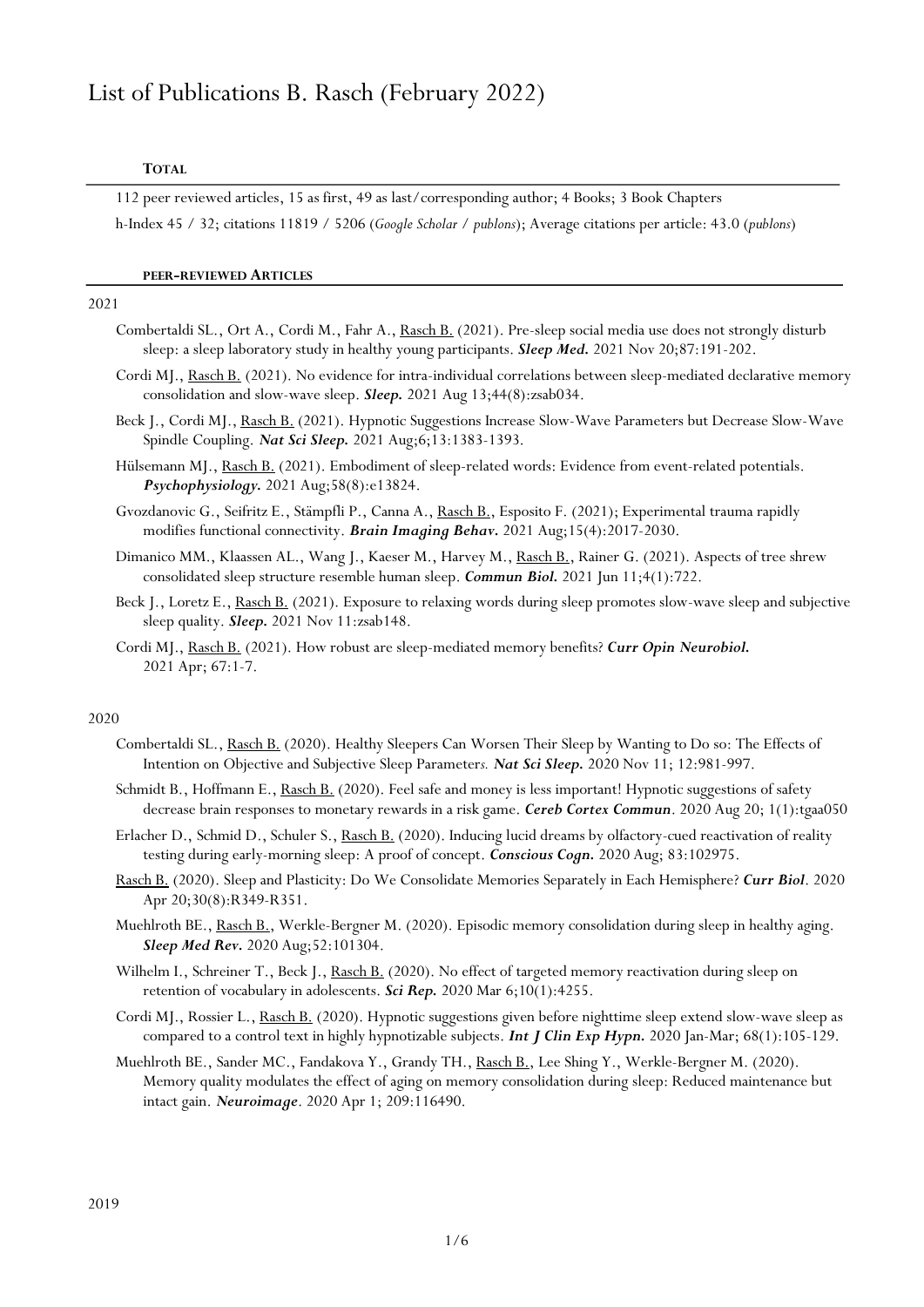- Hülsemann MJ., Naumann E., Rasch B. (2019). Quantification of Phase-Amplitude Coupling in Neuronal Oscillations: Comparison of Phase-Locking Value, Mean Vector Length, Modulation Index, and Generalized-Linear-Modeling-Cross-Frequency-Coupling. Front Neurosci. 2019 Jun 7;13:573.
- Cordi MJ., Ackermann S., Rasch B. (2019). Effects of Relaxing Music on Healthy Sleep. Sci Rep. 2019 Jun 24;9(1):9079.
- Göldi M., Rasch B. (2019). Effects of targeted memory reactivation during sleep at home depend on sleep disturbances and habituation. NPJ Sci Learn. 2019 May 2;4:5.
- Gvozdanovic G., Stämpfli P., Seifritz E., Rasch B. (2019). Structural brain differences predict early traumatic memory processing. Psychophysiology. 2019 Mar 2:e13354.
- Göldi M., van Poppel E., Rasch B., Schreiner T. (2019). Increased neuronal signatures of targeted memory reactivation during slow-wave up states. Sci Rep. 2019 Feb 25;9(1):2715.
- Muehlroth B., Sander M., Fandakova Y., Grandy T., Rasch B., Shing Y., Werkle-Bergner M. (2019). Precise Slow Oscillation-Spindle Coupling Promotes Memory Consolidation in Younger and Older Adults. Sci Rep. 2019 Feb 13;9(1):1940.
- Ackermann S., Cordi M., La Marca R., Seifritz E., Rasch B. (2019). Psychosocial Stress Before a Nap Increases Sleep Latency and Decreases Early Slow-Wave Activity. Front. Psychol. Jan;25.
- Schoch SF., Cordi MJ., Schredl M., Rasch B. (2019). The effect of dream report collection and dream incorporation on memory consolidation during sleep. *J Sleep Res.* 2019 Feb; 28(1): e12754. Epub 2018 Aug 8.

Rasch B., (2018). Let's replay. Elife.2018 Dec 18;7. pii: e43832.

- Renevey P., Delgado-Gonzalo R., Lemkaddem A., Verjus C., Combertaldi S., Rasch B., Leeners B., Dammeier F., Kuubler F. (2018). Respiratory and cardiac monitoring at night using a wrist wearable optical system. Conf Proc IEEE Eng Med Biol Soc. 2018 Jul; 2018:2861-2864.
- Schreiner T., Doeller CF., Jensen O., Rasch B., Staudigl T. (2018). Theta Phase-Coordinated Memory Reactivation Reoccurs in a Slow-Oscillatory Rhythm during NREM Sleep. Cell Rep. 2018 Oct 9;25(2):296-301.
- Cordi MJ., Schreiner T., Rasch B. (2018). No effect of vocabulary reactivation in older adults. Neuropsychologia. Aug;25: 119253-261.
- Klinzing JG., Kugler S., Soekadar SR., Rasch B., Born J., Diekelmann S. (2018). Odor cueing during slow-wave sleep benefits memory independently of low cholinergic tone. Psychopharmacology (Berl). 2018 Jan;235(1):291-299.
- Seibold M., Rasch B., Born J., Diekelmann S. (2018). Reactivation of interference during sleep does not impair ongoing memory consolidation. Memory. Mar;26(3):377-384.

## 2017

- Groch S., Schreiner T., Rasch B., Huber R., Wilhelm I. (2017). Prior knowledge is essential for the beneficial effect of targeted memory reactivation during sleep. Sci Rep. 7:39763.
- Groch S., Preiss A., McMakin DL., Rasch B., Walitza S., Huber R., Wilhelm I. (2017). Targeted Reactivation during Sleep Differentially Affects Negative Memories in Socially Anxious and Healthy Children and Adolescents. J Neurosci. 37(9):2425-2434.
- Gvozdanovic GA., Stämpfli P., Seifritz E., Rasch B. (2017). Neural correlates of experimental trauma memory retrieval. Hum Brain Mapp. 2017 Jul;38(7):3592-3602.
- Rasch B. (2017). Sleep and language learning. **Brain Lang.** Apr; 167:1-2
- Schmidt B., Mussel P., Osinsky R., Rasch B., Debener S., Hewig J. (2017). Work first then play: Prior task difficulty increases motivation-related brain responses in a risk game. Biol Psychol. May;126:82-88. Epub 2017 Apr 23.
- Schoch SF., Cordi MJ., Rasch B. (2017). Modulating influences of memory strength and sensitivity of the retrieval test on the detectability of the sleep consolidation effect. Neurobiol Learn Mem. 2017 Nov;145:181-189

## 2016

Diekelmann S., Born J., Rasch B. (2016). Increasing Explicit Sequence Knowledge by Odor Cueing during Sleep in Men but not Women. Front. Behav. Neurosci. ;10:74.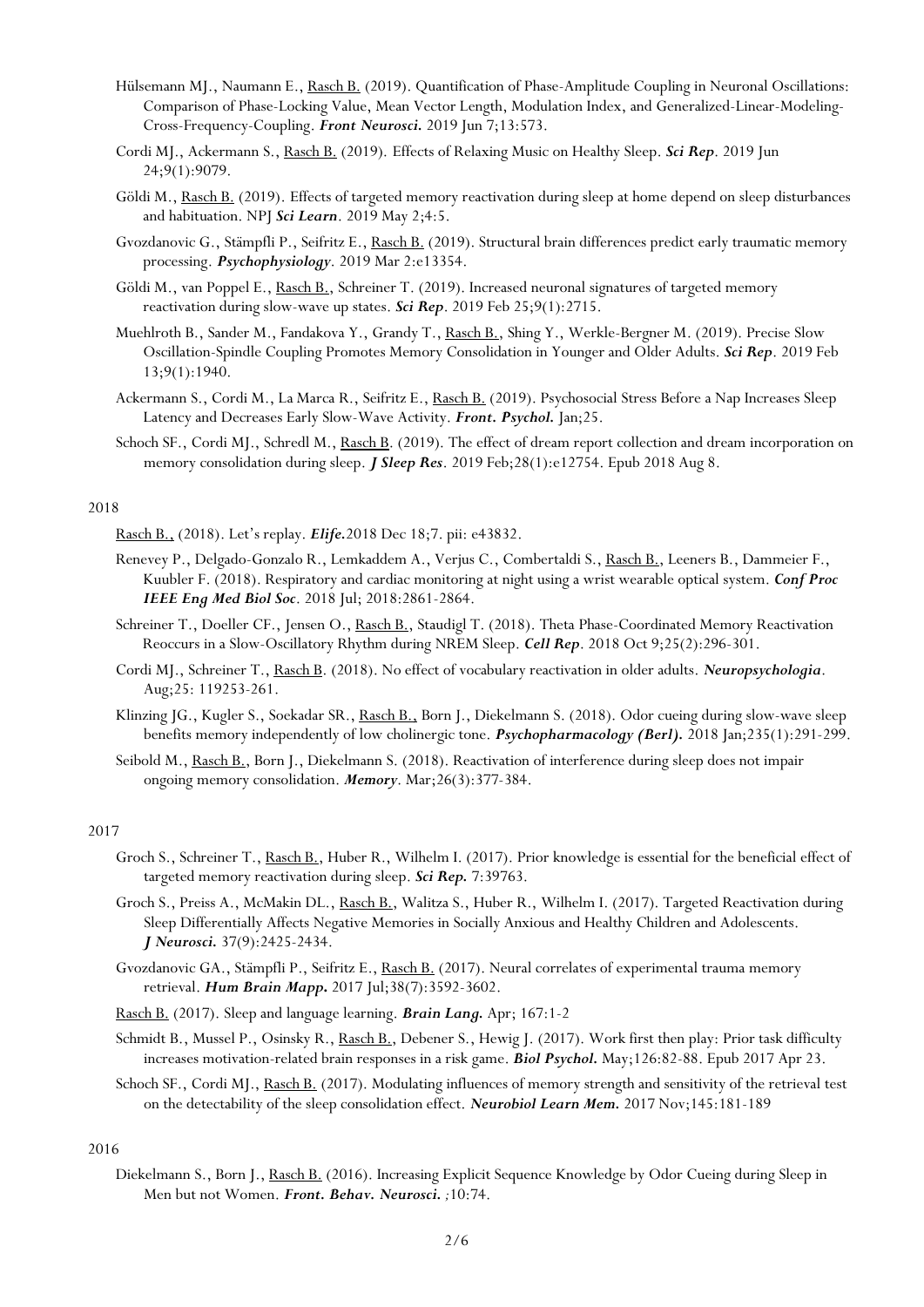- Groch S., McMakin D., Guggenbühl P., Rasch B., Huber R., Wilhelm I. (2016). Memory cueing during sleep modifies the interpretation of ambiguous scenes in adolescents and adults, Dev Cogn Neurosci. 17:10-8.
- Jurewicz K., Cordi MJ., Staudigl T., Rasch B. (2016). No Evidence for Memory Decontextualization across One Night of Sleep. Front Hum Neurosci. 10:7.
- Kleim B., Wysokowsky J., Schmid N., Seifritz E., Rasch B. (2016). Effects of Sleep After Experimental Trauma on Intrusive Emotional Memories. Sleep. pii: sp-00734-15
- Klinzing JG., Rasch B., Born J., Diekelmann S. (2016). Sleep's role in the reconsolidation of declarative memories. Neurobiol Learn Mem. 136:166-173.
- Lehmann M., Schreiner T., Seifritz E., Rasch B. (2016). Emotional arousal modulates oscillatory correlates of targeted memory reactivation during NREM, but not REM sleep. Sci Rep. 6:39229.
- Lehmann M., Seifritz E., Rasch B. (2016). Sleep benefits emotional and neutral associative memories equally, Somnologie. 20, 47–53.
- Luethi MS., Friese M., Binder J. Boesiger P., Luechinger R., Rasch B. (2016). Motivational incentives lead to a strong increase in lateral prefrontal activity after self-control exertion. Soc Cogn Affect Neurosci. Oct;11(10):1618-26.
- Nair J., Klaassen AL., Poirot J., Vyssotski A., Rasch B., Rainer G. (2016). Gamma band directional interactions between basal forebrain and visual cortex during wake and sleep states. *J Physiol Paris*. pii: S0928-4257(16)30033-X.
- Rihm JS, Sollberger SB, Soravia LM, Rasch B. (2016). Re-presentation of Olfactory Exposure Therapy Success Cues during Non-Rapid Eye Movement Sleep did not Increase Therapy Outcome but Increased Sleep Spindles. Front Hum Neurosci. 10:340.
- Schreiner T., Rasch B. (2016) To gain or not to gain The complex role of sleep for memory: Comment on Dumay. Cortex. pii: S0010-9452(16)30165-4.
- Schreiner T., Rasch B. (2016) The beneficial role of memory reactivation for language learning during sleep: A review. Brain Lang. pii: S0093-934X(15)30107-3.

- Ackermann S., Hartmann F., Papassotiropoulos A., de Quervain D.J., Rasch B. (2015). No Associations between Interindividual Differences in Sleep Parameters and Episodic Memory Consolidation. Sleep. 38(6):951-9
- Cordi M., Hirsiger S., Merillat S., Rasch, B. (2015). Improving sleep and cognition by hypnotic suggestion in the elderly. Neuropsychologia. 69:176-82.
- Kleim B., Wilhelm FH., Temp I., Margraf J., Wiederhold BK., Rasch B. (2015). Letter to the Editor: Simply avoiding reactivating fear memory after exposure therapy may help to consolidate fear extinction memory - a reply. Psychol Med. 45(4):887-8
- Rihm J., Rasch B. (2015). Replay of conditioned stimuli during late REM and stage N2 sleep influences affective tone rather than emotional memory strength. Neurobiol. Learn. Mem. 122:142-51.
- Schreiner T., Rasch B. (2015). Boosting Vocabulary Learning by Verbal Cueing During Sleep. Cerebral Cortex 25(11):4169-79.
- Schreiner T, Göldi M, Rasch B. (2015). Cueing vocabulary during sleep increases theta activity during later recognition testing. Psychophysiology. 52(11):1538-43.
- Schreiner T., Rasch B. (2015). Cueing vocabulary during daytime wake has no effect on memory. **Somnologie.** 19(2), 133-140.
- Schreiner T., Lehmann, M., Rasch B. (2015). Auditory feedback blocks memory benefits of cueing during sleep. Nature Communications. 6:8729.
- Soravia LM., Nakataki M., Federspiel A., Schwab S., Horn H., Schmitt W., Jann K., Dierks T., Strik W., Wiest R., Rasch B., Heinrichs M., de Quervain D. (2015). The neural correlates of the fear-reducing effects of glucocorticoids in phobia. Psychoneuroendocrinology. 61:46-7.

## 2014

Ackermann S., Rasch B. (2014). Differential Effects of Non-REM and REM Sleep on Memory Consolidation? Curr Neurol Neurosci Rep. 14(2):430.

Cordi C., Schlarb A., Rasch B. (2014). Deepening sleep by hypnotic suggestion. Sleep. 37(6):1143-52.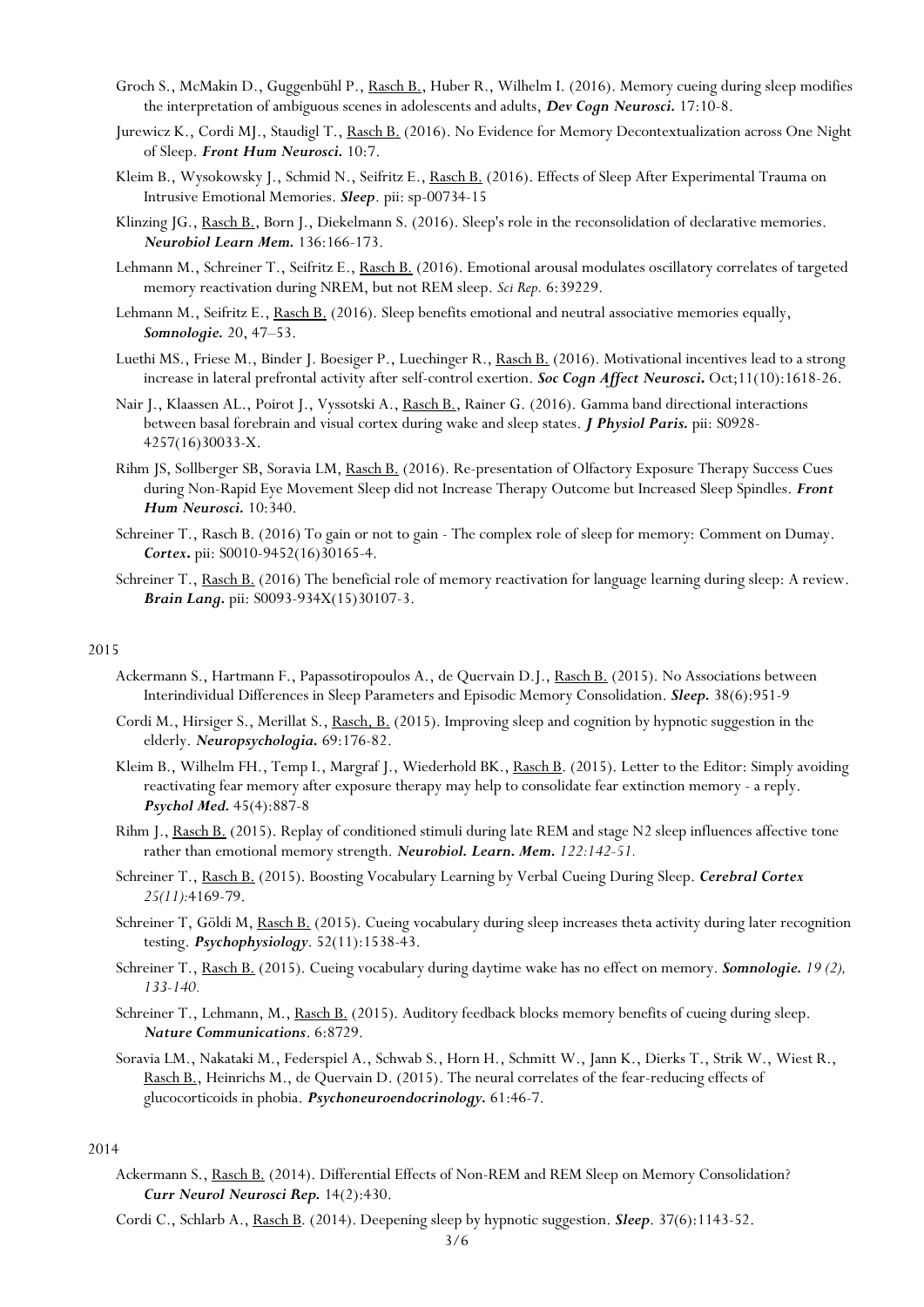- Cordi M., Ackerman S., Bes F.W., Hartmann F., Konrad B.N., Genzel L., Pawlowski M., Steiger A., Schul H., Rasch B., Dresler M. (2014). Lunar cycle effect on sleep and the file drawer problem. Current Biology 24(12): R549- 50.
- Cordi MJ., Diekelmann S., Born J., Rasch B. (2014). No effect of odor-induced memory reactivation during REM sleep on declarative memory stability. Front Syst Neurosci. 8:157.
- Göder R., Nissen C., Rasch B. (2014). [Sleep, learning and memory: relevance for psychiatry and psychotherapy.]Nervenarzt 5(1):50-6.
- Helversen B., Karllson L, Rasch B., Rieskamp J. (2014). Neural Substrates of Similarity and Rule-based Strategies in Judgment. Frontiers in Human Neuroscience 8:809.
- Kleim B., Wilhelm FH., Temp L., Margraf J., Wiederhold BK., Rasch B. (2014). Sleep enhances exposure therapy. Psychol. Med. 44(7):1511-9.
- Luksys G., Ackermann S., Coynel D., Fastenrath M., Gschwind L., Heck A., Rasch B., Spalek K., Vogler C., Papassotiropoulos A., de Quervain D. (2014). BAIAP2 Is Related to Emotional Modulation of Human Memory Strength. PLoS One. 2;9(1):e83707.
- Rihm J., Diekelmann S., Born J., Rasch B. (2014). Reactivating Memories During Sleep by Odors: Odor-Specificity and Associated Changes in Sleep Oscillations. *J Cogn Neurosci*. 26(8):1806-18.

- Ackermann S., Hartmann F., Papassotiropoulos A., de Quervain DJ., Rasch B. (2013). Associations between Basal Cortisol Levels and Memory Retrieval in Healthy Young Individuals. *J Cogn Neurosci*. 25(11):1896-907.
- Ackermann S., Heck A., Rasch B., Papassotiropoulos A., de Quervain DJ. (2013) The BclI polymorphism of the glucocorticoid receptor gene is associated with emotional memory performance in healthy individuals. Psychoneuroendocrinology 38(7):1203-7.
- Bosch OG., Rihm JS., Scheidegger M., Landolt HP., Stämpfli P., Brakowski J., Esposito F., Rasch B., Seifritz E. (2013) Sleep deprivation increases dorsal nexus connectivity to the dorsolateral prefrontal cortex in humans. Proc Natl Acad Sci U S A. 26;110(48):19597-602.
- Friese M., Binder J., Luechinger R., Boesiger P., Rasch B. (2013). Exerting self control exhausts the prefrontal cortex. PlosOne 8(4):e60385.
- Papassotiropoulos A., Stefanova E., Vogler C., Gschwind L., Ackermann S., Spalek K., Rasch B., Heck A., Aerni A., Hanser E., Demougin P., Huynh KD., Luechinger R., Klarhöfer M., Novakovic I., Kostic V., Boesiger P., Scheffler K., de Quervain DJ. (2013). A genome-wide survey and functional brain imaging study identify CTNNBL1 as a memory-related gene. Mol Psychiatry 18(2):264.
- Rasch B., Born J. (2013). About sleep's role in memory. Physiological Reviews 93:681-766.
- Wascher E., Rasch B., Sänger J., Hoffmann S., Schneider D., Rinkenauer G., Heuer H., Gutberlet I. (2013). Frontal theta activity reflects distinct aspects of mental fatigue. Biol Psychol. 2;96C:57-65.
- Wilhelm I., Rose M., Imhof K.I., Rasch B., Buchel C., Born J. (2013). The sleeping child outplays the adult's capacity to convert implicit into explicit knowledge. Nature Neurosci. 16(4):391-3.

## 2012

- Binder J., de Quervain D., Friese M., Luechinger R., Boesiger P., Rasch B. (2012). Emotion suppression reduces hippocampal activity during successful memory encoding. Neuroimage 63(1):525-32.
- Diekelmann S., Biggel S., Rasch B., Born J. (2012) Offline consolidation of memory varies with time in slow wave sleep and can be accelerated by cuing memory reactivations. Neurobiol Learn Mem.  $98(2):103-11$ .
- Ackermann S., Spalek K., Rasch B., Gschwind L., Coynel D., Fastenrath M., Papassotiropoulos A., de Quervain D. (2012). Testosterone levels in healthy men are related to amygdala reactivity and memory performance. Psychoneuroendocrinolgy 37(9):1417-24.
- De Quervain D., Kolassa T., Ackermann S., Aerni A., Boesiger P., Demougin P., Elbert T., Ertl V., Gschwind L., Hadziselimovice N., Hanser E., Heck A., Hieber P., Huynh P., Klarhöfer M.,Luechinger R., Rasch B., Scheffler K., Spalek K., Stippich C., Vogler C., Vukojevice V., Stetak A., Papassotiropoulos P. (2012). PKC is genetically linked to memory capacity in nontraumatized individuals and to traumatic memory and PTSD in genocide survivors. **Proc. Natl.Acad.Sci. U.S.A** . 109(22):8746-51.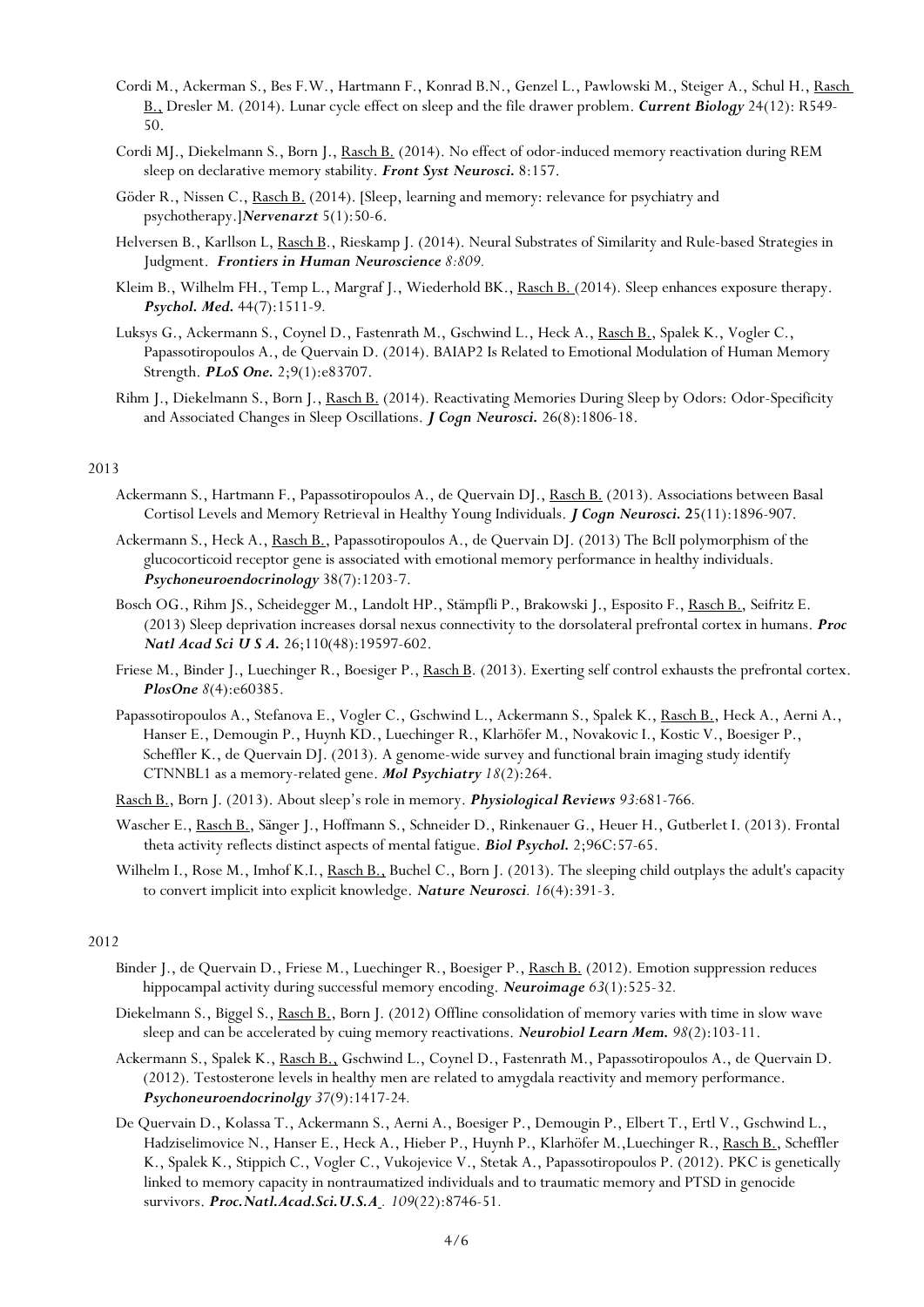- Rasch B., Dodt C., Sayk F., Mölle M., Born J. (2011). No elevated plasma catecholamine levels during sleep in newly diagnosed, untreated hypertensives. PlosOne 6(6):e21292.
- Diekelmann S., Büchel C., Born J., Rasch B. (2011). Labile or stable: opposing consequences for memory when reactivated during waking and sleep. Nature Neuroscience. 14(3):381-6.
- Gais S., Rasch B., Dahmen JC., Sara S., Born J. (2011). The Memory Function of Noradrenergic Activity in Non-REM Sleep. J.Cogn Neurosci., 23(9):2582-92.
- Heck A., Vogler C., Gschwind L., Ackermann S., Auschra B., Spalek K., Rasch B., de Quervain D., Papassotiropoulos A. (2011). Statistical epistasis and functional brain imaging support a role of voltage-gated potassium channels in human memory. **PLoS One.** 6(12):e29337.

- Rasch B., Spalek K., Buholzer S., Luechinger R., Boesiger P., de Quervain DJF., Papassotiropoulos A. (2010). Aversive stimuli lead to differential amygdala activation and connectivity patterns depending on Catechol-O-Methyltransferase Val158Met genotype. Neuroimage. 52(4):1712-9.
- Rasch B., Papassotiropoulos A., de Quervain D. (2010). Imaging genetics of cognitive functions: Focus on episodic memory. **Neuroimage.** 53(3), 870-7.
- Hallschmid M., Jauch-Chara K., Korn O., Mölle M., Rasch B., Born, J., Schultes, B., Kern, W. (2010). Euglycemic infusion of insulin detemir compared to human insulin appears to increase direct current brain potential response and reduces food intake while inducing similar systemic effects. Diabetes. 9, 1101-7.

## 2009

- Rasch, B., Spalek, K., Buholzer, S., Luechinger, R., Boesiger, P., Papassotiropoulos, A., de Quervain, D. (2009). A genetic variation of the noradrenergic system is related to differential amygdala activation during encoding of emotional memories. Proc.Natl.Acad.Sci.U.S.A . 106(45). 19191-6.
- Rasch, B., Gais, S., Born, J. (2009). Impaired off-line consolidation of motor memories after combined blockade of cholinergic receptors during REM sleep-rich sleep. Neuropsychopharmacology. 34(7), 1843-63.
- Bly, B.M., Carrion, R.E., Rasch, B. (2009). Domain-specific learning of grammatical structure in musical and phonological sequences. Mem Cognit., 1, 10-20.

## 2008

- Rasch, B., Pommer, J., Diekelmann, S., Born J. (2008). Pharmacological REM sleep suppression paradoxically improves rather than impairs skill memory. Nature Neuroscience. 12(4). 396-397.
- Rasch B., Born J. (2008). Reactivation and Consolidation of Memory During Sleep. Current Directions in Psychological Science, 17(3), 188-192.
- Gais S., Rasch B., Wagner U., Born J. (2008). Visual-procedural memory consolidation during sleep blocked by glutamatergic receptor antagonists. J Neurosci., 28, 5513-8.

## 2007

- Rasch B., Büchel C., Gais S., Born J. (2007). Odor cues during slow-wave sleep prompt declarative memory consolidation. Science, 315, 1426-1429.
- Rasch B., Dodt C., Mölle M., Born J. (2007). Sleep-stage-specific regulation of plasma catecholamine concentration. Psychoneuroendocrinology, 32(8-10), 884-891.
- Rasch B., Born J. (2007). Maintaining Memories by Reactivation. Current Opinion in Neurobiol. 17(6), 698-703
- Perras B., Berkemeier E., Rasch B., Fehm HL., Born J. (2007). PreproTRH((158-183)) fails to affect pituitary-adrenal response to CRH/vasopressin in man: A pilot study. Neuropeptides, 41, 233-238.